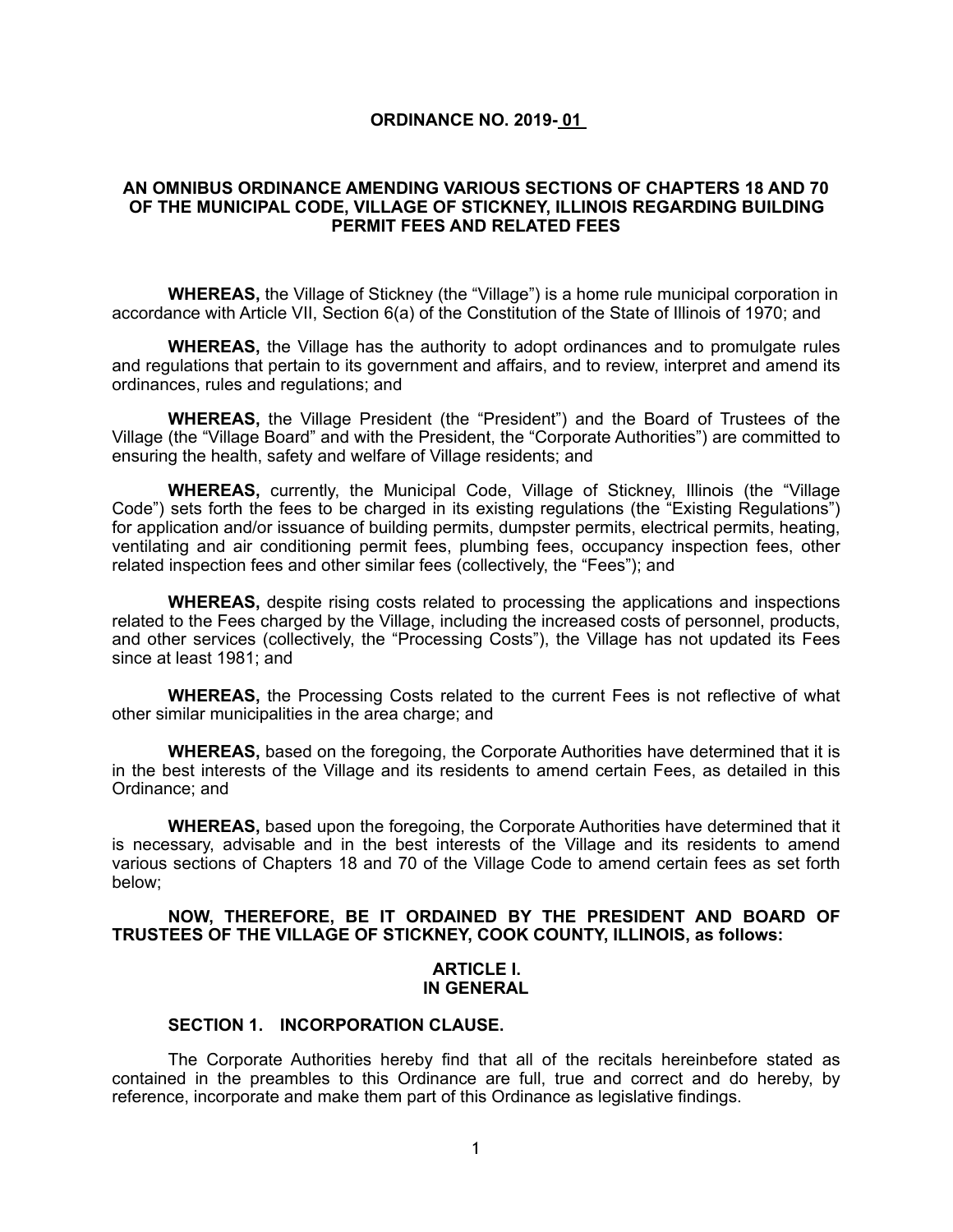#### **SECTION 2. PURPOSE.**

 The purpose of this Ordinance is to amend various sections of Chapters 18 and 70 of the Village Code to update and clarify the Existing Regulations and to authorize the President and other Village officials and employees to take all action necessary to carry out the intent of this Ordinance.

# **ARTICLE II.**

#### **AMENDMENTS TO VARIOUS SECTIONS OF CHAPTERS 18 AND 70 OF THE CODE OF ORDINANCES OF THE VILLAGE OF STICKNEY, ILLINOIS**

#### **SECTION 3.0. AMENDMENTS TO CHAPTERS 18 AND 70.**

The Village Code is hereby amended, notwithstanding any provision, ordinance, resolution or Village Code section to the contrary, by amending the following Village Code sections as set forth herein:

#### **Sec. 18-63. - Occupancy permit required.**

No agent, broker, firm, company, partnership, corporation, person or persons, whether as owners or agents of the owners, shall rent, sell, transfer, grant, lease let, mortgage, refinance with a right of occupancy, or otherwise dispose of the ownership or occupancy, whether or not for a consideration of a building, house, condominium, dwelling unit, or apartment building unless an occupancy permit is issued by the village certifying that said building, house, condominium, dwelling unit, or apartment is in compliance with all ordinances, including, but not limited to, the zoning and building codes of the village.

Where there is more than one apartment, condominium unit, or separately owned dwelling units in a given building, a separate occupancy permit must be obtained for each unit prior to transfer of ownership or interest. An apartment, condominium, or dwelling unit is herein defined as a self-contained unit with a private bath and cooking facilities owned in fee simple. Any such building existing in a single-family residential district must prove status as a legal non-conforming use and compliance actions required pursuant to the ordinances of the Village of Stickney.

Where a building, house or dwelling unit is sold or otherwise transferred with more than one dwelling unit, whether owner occupied or maintained as a lease or rental property, each unit must obtain an occupancy permit prior to the transfer the building, house or dwelling unit.

The fee(s) for occupancy inspections shall be as follows:

(a) Single-Family buildings shall be subject to an occupancy inspection fee of \$100. The determination or report generated by this inspection shall be valid for 6 months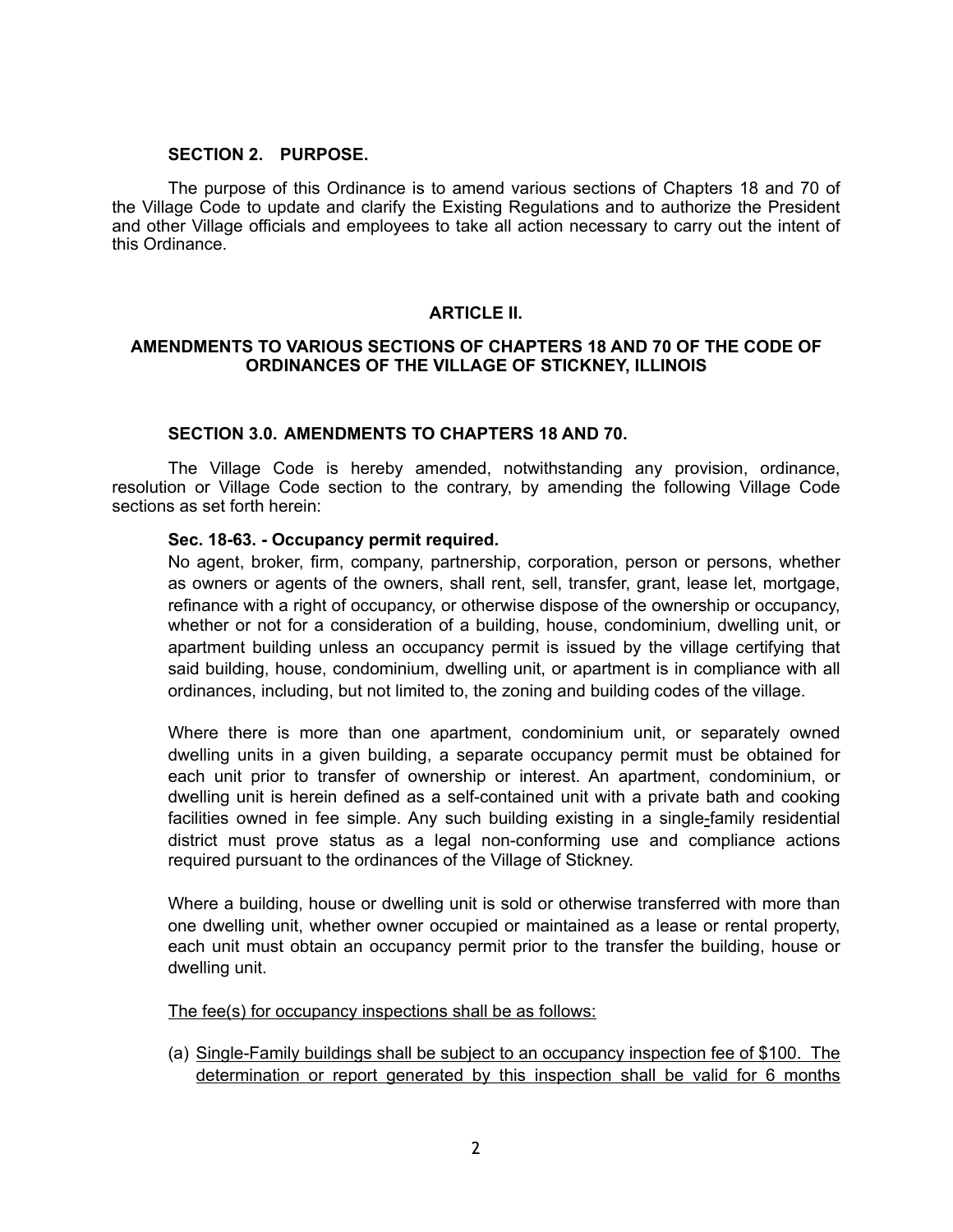unless the building is deemed unsafe or uninhabitable by the Village or any other state, local or federal agency.

- (b) Multi-Family buildings shall be subject to an occupancy inspection fee of \$100 plus an additional \$35 for each unit in the building. This inspection shall be valid for 6 months unless the building is deemed unsafe or uninhabitable by the Village or any other state, local or federal agency.
- (c) Commercial Property buildings shall be subject to an occupancy fee of \$100 for any property less than 5,000 square feet. For any commercial property greater than 5,000 square feet, the fee shall be \$.02 per square foot plus an additional \$50 inspection fee. This inspection shall be valid for 6 months unless the building is deemed unsafe or uninhabitable by the Village or any other state, local or federal agency.
- (d) When re-inspections are needed, a re-inspection fee shall not be charged for the first re-inspection if the re-inspection occurs within 6 months of the original inspection. Any additional inspections shall require that a \$50 fee be paid prior to completing the inspection.

# **……………………………………………………………………………………………………………….**

# **Section 18-103. - Fees.**

The fees for permits required by the publications adopted by reference in subsection 18-1(a) and section 18-101 shall be as follows:

(1) *Building Permit fees, generally.*

| Total Valuation (cost of<br>certification or installation)        | Fee                                                                                                                                                                                                                                        |
|-------------------------------------------------------------------|--------------------------------------------------------------------------------------------------------------------------------------------------------------------------------------------------------------------------------------------|
| <b>Total Valuation (cost of</b><br>certification or installation) | <del>Fee</del>                                                                                                                                                                                                                             |
| \$100.00 and less                                                 | No fee, unless inspection required, in which case a \$10.00<br>fee for each inspection shall be charged.                                                                                                                                   |
| \$101.00 through<br>\$10,000,000.00-\$2,000.00<br>or less         | \$1530.00 per thousand dollars or fraction                                                                                                                                                                                                 |
| Over \$40,000,0002,000.00                                         | 1.5% of the total cost of construction, which shall include<br>but not be limited to materials, labor, and profits.<br>\$150,000.00 for the first \$10,000,000.00 plus \$5.00 per<br>each additional thousand dollars or fraction thereof. |

*Schedule*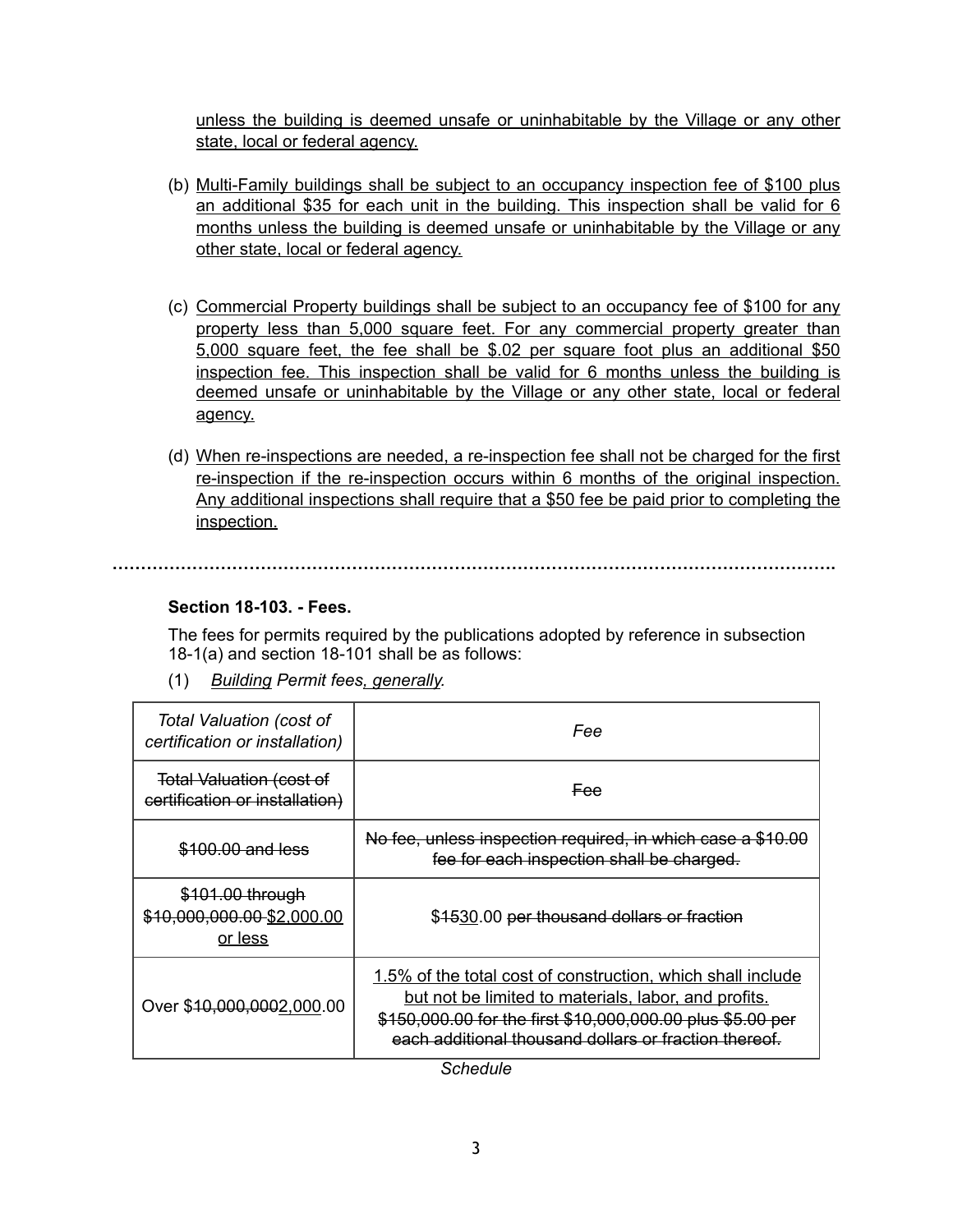Permit fees shall be calculated to include any and all additional inspection fees required to complete a project. pursuant to this section in the amount of \$500.00 or more shall be deemed to include the fees, if any, required to be paid pursuant to the applicable provisions of subsection (2) of this section, and articles IV, V, VI and IX of this chapter, relating to concrete, roofing, electrical, mechanical, plumbing, and fence installations.

The village may, in its discretion, use a third party to conduct any and all necessary inspections for the permits referred to in this section, including but not limited to, plan inspections and project inspections. Any costs associated with a third-party inspection under this section will be borne by the permit applicant, in addition to any other costs required hereunder.

(2) *Other Permit Fees.* 

The fees in this section shall only apply if permit or inspection fees pursuant to Section 18-103(1) are not assessed.

| <b>Permit Type</b>                                                                                                                                                       | Fee and additional<br>requirement |
|--------------------------------------------------------------------------------------------------------------------------------------------------------------------------|-----------------------------------|
| Permit fees for concrete and roofing work                                                                                                                                | Minimum of<br>\$50.00             |
| Moving of building or structure                                                                                                                                          | \$1,000.00                        |
| Pool installation works                                                                                                                                                  | Minimum of<br>\$50.00             |
| Windows Installation (shall apply to windows of the same size<br>provided there is no alteration of the structure of the building in<br>which they are to be installed)  | Minimum of<br>\$25.00             |
| Entry Door Installation (shall apply to doors of the same size<br>provided there is no alteration of the structure of the building in<br>which they are to be installed) | Minimum of<br>\$25.00             |
| <b>Water Heater Replacement</b>                                                                                                                                          | Minimum of<br>\$25.00             |
| Tree trimming and removal (private service)                                                                                                                              | Minimum of<br>\$25.00             |
| Entry door installation (same size)                                                                                                                                      | Minimum of<br>\$25.00             |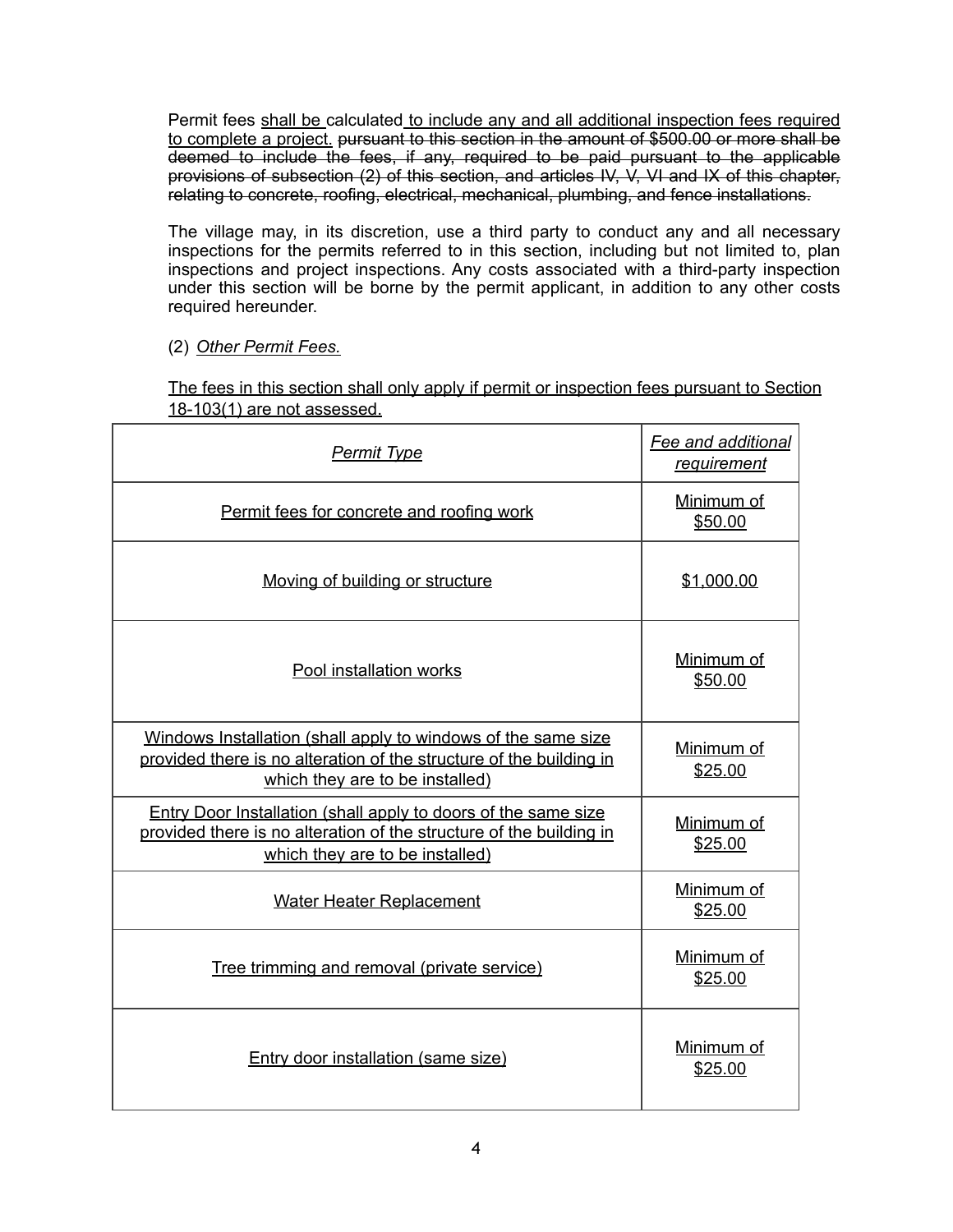#### *Permit fees for concrete and roofing work.* All concrete work and all roofing work shall have a minimum permit fee of \$2550.00.

- (3) *Concrete work, defined.* The term "concrete work" as used in this subsection means work involving the laying of cement, asphalt, concrete, or similar material, and includes, but is not limited to, sidewalks, stairs, patios, and garage aprons.
- (4) *Moving of building or structures.* For moving of any building or structure, the fee shall be \$1,000.00. The permit shall state specifically thereon the route to be taken. No variation from such route shall be permitted, except in cases of extreme emergency; or for other good cause shown.
- (5) *Double fees authorized.* Where work, for which such a permit is required, is started, or proceeded with prior to obtaining such any permit fee provided for in this section or in Chapter 18 generally, the fees specified in this section shall be doubled.; but the The payment of such double fee shall not relieve any persons from fully complying with the requirements of all ordinances in the execution of the work nor from any other penalties prescribed in this section.
- (6) *Plan examination fees.* For purposes of determining the applicable plan examination fee, the term "residential structure" shall include one-family dwellings and two-family dwellings. The term "commercial structure" shall include any structure having a commercial use, and multiple-family dwellings excluding two-family dwellings. The term "addition" shall include any permanent extension or increase in the square footage of a residential or commercial structure. Additional fees may apply for expedited plan reviews. The fee for structural plan reviews shall be \$200 for any residential addition; \$250 for any new residential structure; and \$300 for any new construction commercial structures or rehabilitations of commercial structures, plus the costs of expedited plan reviews, where applicable.
- (7) *Additional inspection fees to be applied to permit.* An additional inspection fee of \$75 shall be due for any and all inspections that will be required to complete any permitted work described in this subsection. Any subsequent re-inspections shall be subject to a fee of \$50. The re-inspection fees described in this paragraph shall be paid in full before an inspector returns to and reinspects the work site.

**…………………………………………………………………………………………………………** 

# **Sec. 18-105. - Demolition of building or structure.**

(a) *Bond required.* Before any permit is granted to wreck or to move a building or structure for which a permit is required, the person engaged in the work of wrecking or moving the building or structure shall be licensed and shall file with the building and zoning division a bond in the penal sum of \$10,000.00 with sureties to be approved by the building commissioner, to indemnify, keep and save harmless the village against any loss, cost, damage, expense, judgment, or liability of any kind whatsoever the village may suffer, or which may accrue against, be charged or be recovered from such village, or any of its officials from or by reason or on account of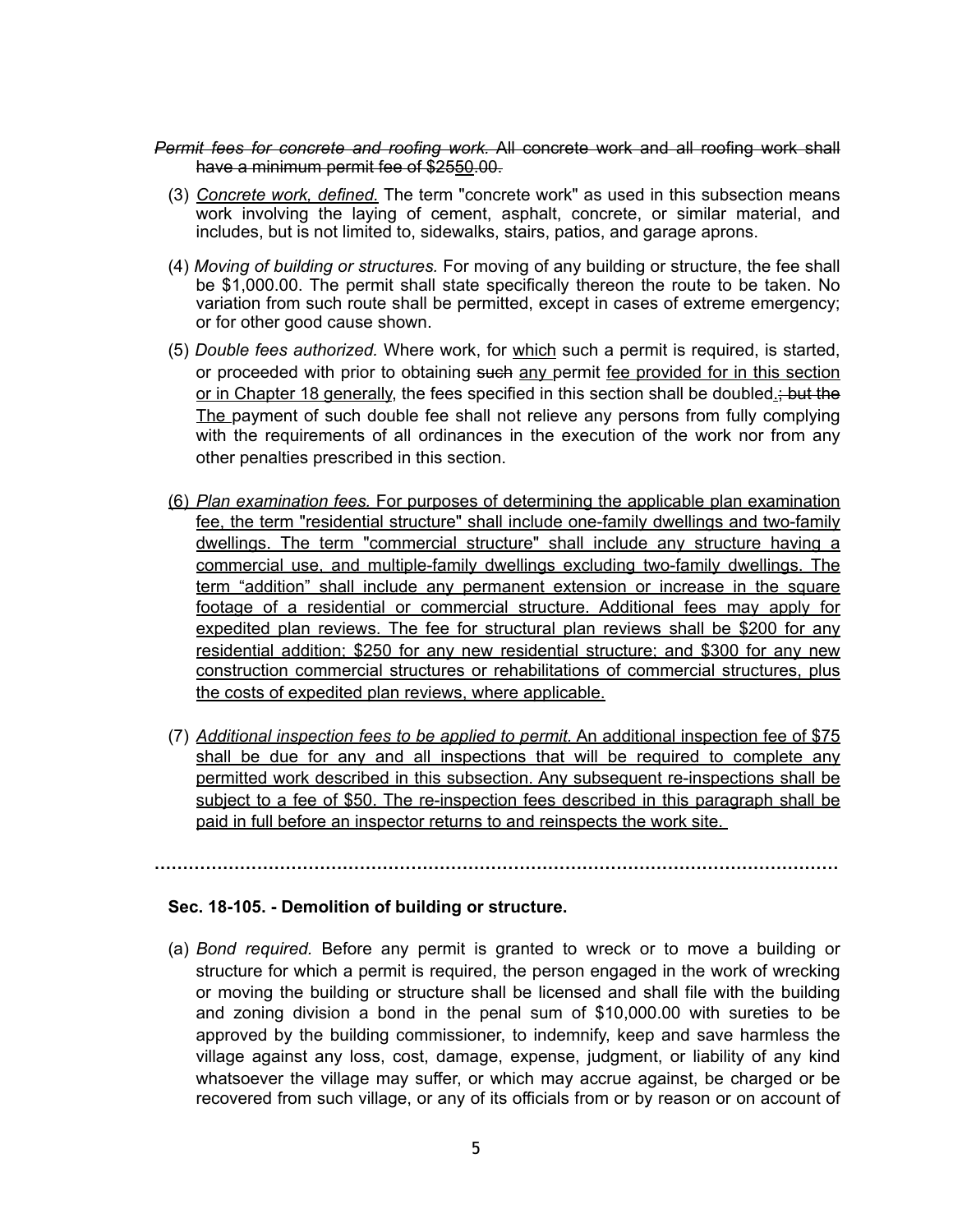accidents to persons or property during any such wrecking operations or moving operations and from or by reason or on any such wrecking or moving operations and from or by reason or on account of anything done under or by virtue of any permit granted for any such wrecking operations or any such moving operation. Such bond in each case shall extend over the period of and cover all such wrecking or such moving operation. In addition to such bond, a cash deposit in the sum of \$1,000.00 shall be paid to the village to ensure the safety of the village streets and sidewalks and their complete restoration in event of damages thereto.

- (b) *Evidence of inspection for termites and vermin.* Prior to issuing such permit to the applicant, the applicant shall submit written evidence to the building commissioner of the village showing that the property for which such permit is to be issued has been inspected and treated for termites and vermin by persons duly qualified and licensed as exterminators in termites, vermin and pest control when re-building on same area or if the noted property is left as open land. The inspection and treatment referred to in this subsection shall be made and conducted within 20 days. A final termite inspection shall be required to close out any and all demolition permits.
- (c) *Completed application; permit fees.* Upon execution of this bond and deposit and the payment of the applicable permit fee, as set forth below, the building commissioner shall issue a permit. For residential structures or commercial structures less than 5,000 square feet, the permit fee shall be \$250.00. For commercial structures 5,000 square feet or greater, the permit fee shall be \$300.00<del>, the permit fee shall be 1.5</del> percent of the cost of demolition or moving, but in no event less than \$250.00. For detached, freestanding garages or accessory buildings, the permit fee shall be \$7550.00. A termite treatment shall be required once demolition is completed to close out any and all demolition permits.

#### **Sec. 18-145. - Permits.**

(a) *Required.* It shall be unlawful to install or alter any electrical equipment or wiring without having first obtained a permit therefor. Applications for such permits shall be made in writing to the clerk, and shall be referred by him to the village supervisor. Each such application shall contain the name of the owner of the premises to be served, the name of the contractor doing the work, and the nature of the work to be done; where the work consists of new installation or extensive repairs or alterations, plans and specifications of the work shall accompany the application.

**……………………………………………………………………………………………………………….** 

- (b) *Inspection fees.* The fee for such permits inspections shall be paid in advance and shall be as provided for in Section 18-103. Where Section 18-103 is silent, the inspection fee shall be \$75.00. as follows:
	- (1) *Enumeration of 15-amp and 20-amp circuits.*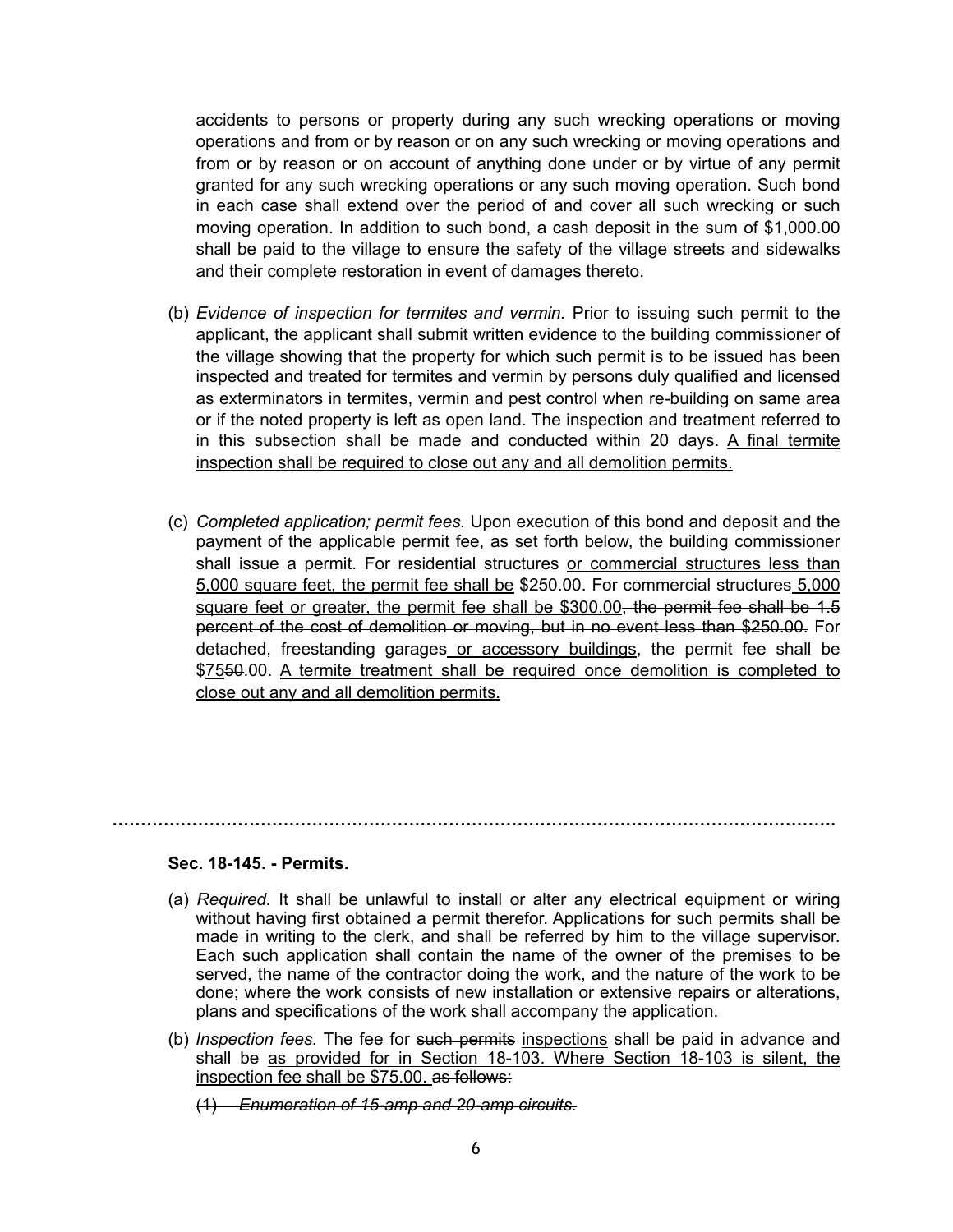| <b>Circuits</b> | <b>15-Ampere</b> | 20-Ampere |
|-----------------|------------------|-----------|
| $-1$            | \$30.00          | \$30.00   |
| $-2$            | 30.00            | 30.00     |
| $-3$            | 30.00            | 40.00     |
| $-4$            | 38.00            | 51.00     |
| $-5$            | 46.00            | 62.00     |
| $-6$            | 53.00            | 71.00     |
| $-7$            | 60.00            | 81.00     |
| $-8$            | 68.00            | 91.00     |
| $-9$            | 74.00            | 401.00    |
| 40              | 82.00            | 421.00    |
| 44              | 86.00            | 431.00    |
| 12              | 90.00            | 433.00    |
| 43              | 95.00            | 435.00    |
| 14              | 100.00           | 138.00    |
| 45              | 105.00           | 447.00    |
| 16              | 410.00           | 456.00    |
| $+7$            | 415.00           | 162.00    |
| 48              | 120.00           | 168.00    |
| 19              | 125.00           | 174.00    |
| $20 -$          | 130.00           | 480.00    |
| 24              | 135.00           | 485.00    |
| 22              | 140.00           | 190.00    |
| 23              | 145.00           | 195.00    |
| 24              | 150.00           | 200.00    |
| 25              | 155.00           | 205.00    |
| $26 - 50$       | 5.00             | 6.00      |
| $51 - 75$       | 4.50             | 5.30      |
| 76-100          | 4.00             | 5.00      |
| over 100        | 3.00             | 4.50      |

 (2) *Thirty-amp circuits and above.* The inspection fee for a 30-ampere fixed lighting circuit shall be the amount of a 15-ampere circuit plus \$15.00. The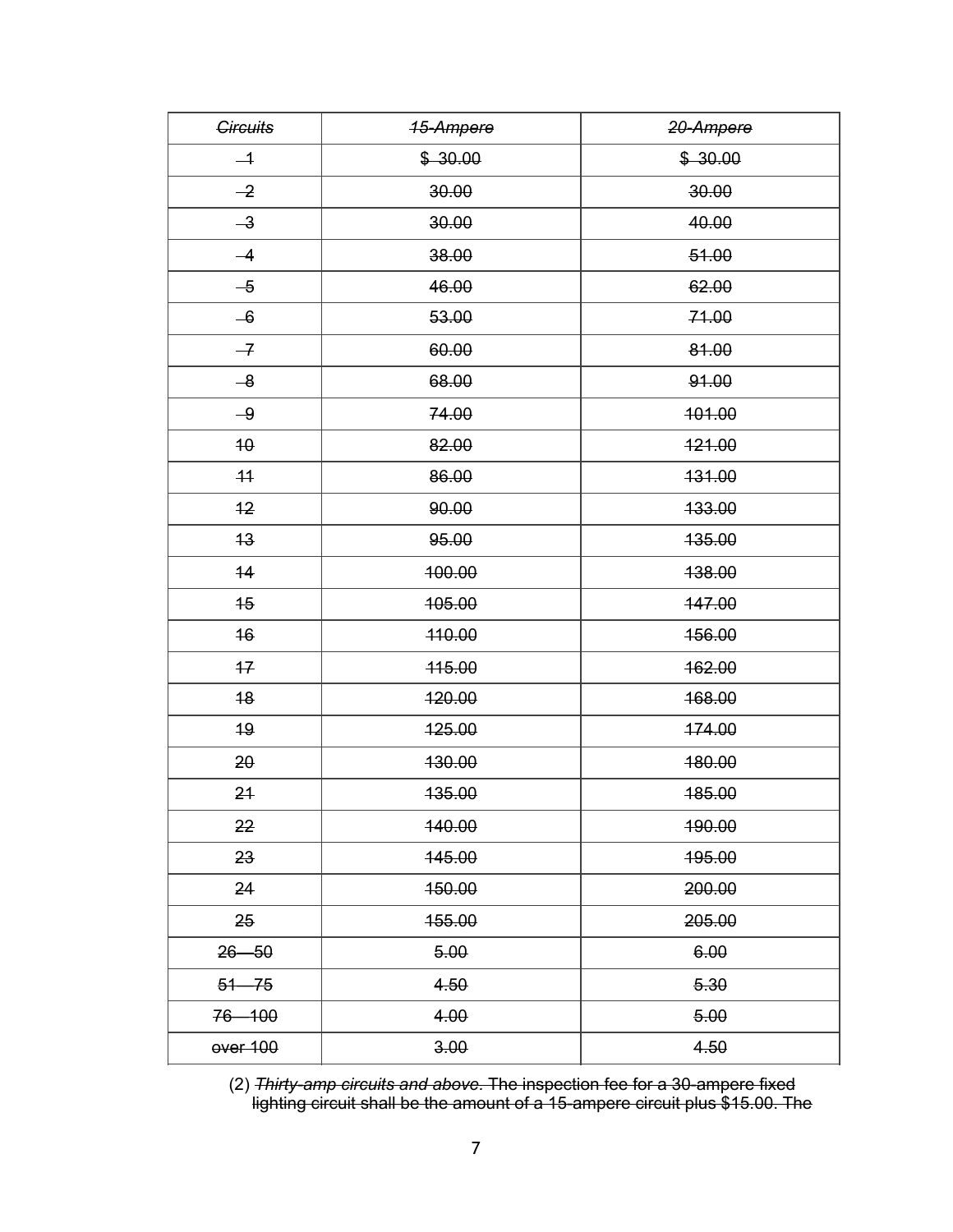inspection fee for a 40-ampere fixed lighting circuit shall be the amount of a 20-ampere circuit plus \$20.00. The inspection fee for a 50-ampere fixed lighting circuit shall be triple the amount of the 15-ampere circuit.

- (3) *Two-wire and three-wire circuits.* For the inspection of each two-wire branch lighting circuit, including fixtures, sockets or receptacles, the fee shall be as provided in subsection (b)(1) of this section. For each three-wire circuit of nominal 15-ampere or 20-ampere, the fee shall be based on double the number of circuits as provided in subsection (b)(1) of this section.
- (4) *Three-phase, four-wire circuits.* For each three-phase four-wire circuit of capacities of nominal 15-ampere or 20-ampere capacities, the fee shall be three times the number of circuits as provided in subsection (b)(1) of this section.
- (5) *Additional sockets on existing circuits.* For the inspection of additional outlets on existing circuits and including the fixtures, sockets or receptacles attached to such outlets, the fee shall be \$1.50 for each outlet.
- (6) *Rewired or remodeled existing installations.* Inspection fees for rewiring or remodeling existing installations where no new circuits, motors or current consuming devices are being installed shall be as follows:

| Load in kw (change hp to kw)<br>$(1$ hp equals $0.75$ kw) | Amount  |
|-----------------------------------------------------------|---------|
| $1 - 10$                                                  | \$21.00 |
| $+1 - 25$                                                 | 47.00   |
| $26 - 50$                                                 | 58.00   |
| $51 - 150$                                                | 66.00   |
| $151 - 250$                                               | 75.00   |
| $251 - 350$                                               | 85.00   |
| $351 - 500$                                               | 95.00   |
| 501 and over, for each-<br>50 kw or fraction thereof      | 9.00    |

(7) *Original installation of single-family residence.* The fees for the inspection of the original installation in a single-family residence, including all circuits, fixtures, receptacles or equipment shall be as follows:

| Interior Floor Area        | Amount  |
|----------------------------|---------|
| 1-799 square feet          | \$25.00 |
| 800-1,399 square feet      | 35.00   |
| 1,400-2,399 square feet    | 55.00   |
| 2,400 square feet and over | 75.00   |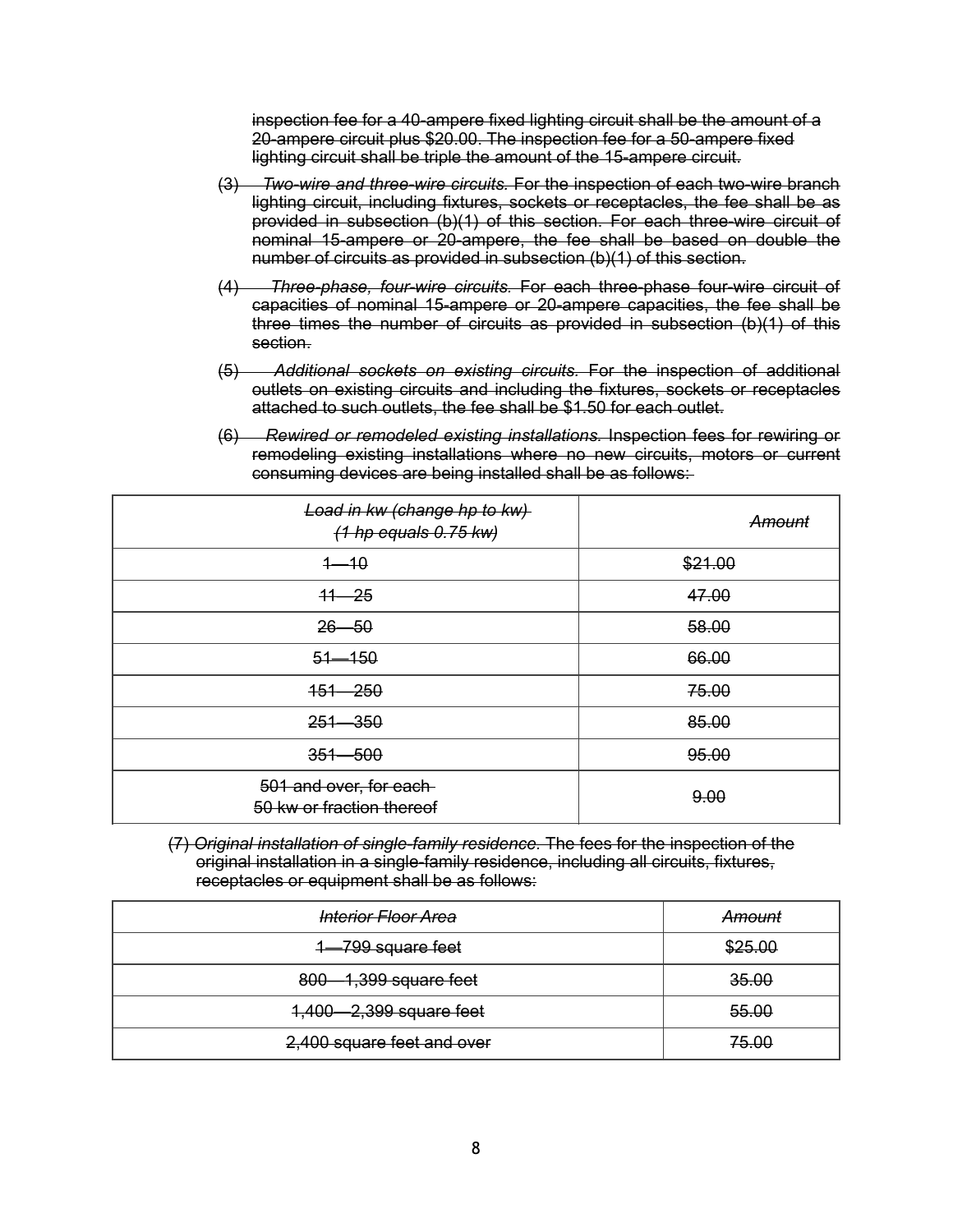(8) *Electrical motors or other such current-consuming devices.* The inspection fees for the inspection of each electrical motor or current-consuming device, other than lighting fixtures, shall be as follows:

One motor or current-consuming device\\$15.00

Each additional motor or current-consuming device\\$5.00

- (9) *Temporary installations.* Inspections of temporary installations, underground or overhead wires and apparatus, and other inspections not specifically provided for in this section, shall be charged at the rate of \$25.00.
- (10) *Previously approved installation.* The inspection fee for reinspection of any existing previously approved electrical installation shall be at the rate of \$25.00 per hour and shall be payable by the electrical contractor who subsequently obtains a permit to make the required corrections to that electrical installation.
- (11) *Extra inspections.* Where extra inspections are made because of inaccurate or incorrect information, failure to make necessary repairs, or faulty construction, a charge of \$20.00 shall be made for each such inspection.
- (12) *Minimum fee.* No inspection shall be made for an amount less than \$25.00.
- (13) *Examination of plans.* The fees for examination of plans shall be as follows:

Twenty-five dollars (\$25) when plans are submitted to the village and ten (10%) percent of the permit fee to be paid before or with the permit fee.

(14) *Displays, exhibitions, carnivals and similar installations.* The fees for the inspection of electrical work in connection with displays, exhibitions, carnivals and similar temporary installations shall be as follows:

Connected loads of less than 10 kw\\$30.00

Connected loads of 10 kw to 50 kw\60.00

Connected loads of 51 kw to 100 kw\75.00

Connected loads of 101 kw to 200 kw\90.00

Connected loads of 201 kw to 300 kw\100.00

Additional connected loads over 300 kw, for each 200 kw or fraction thereof\10.00

(15) *Interior communications systems and burglar alarms.* The fees for the inspection of electrical interior communication systems and burglar alarms shall be as follows:

Low-voltage burglar alarms\\$30.00

Aural communication systems\30.00

Visual communications systems\30.00

Master antenna systems\30.00

(16) *Inspection fees for services.* Except as provided in subsection (b)(7) of this section for single-family dwellings and as is provided in subsection (b)(12) of this section, the inspection fee for services shall be as follows:

100 ampere (3- or 4-wire\\$25.00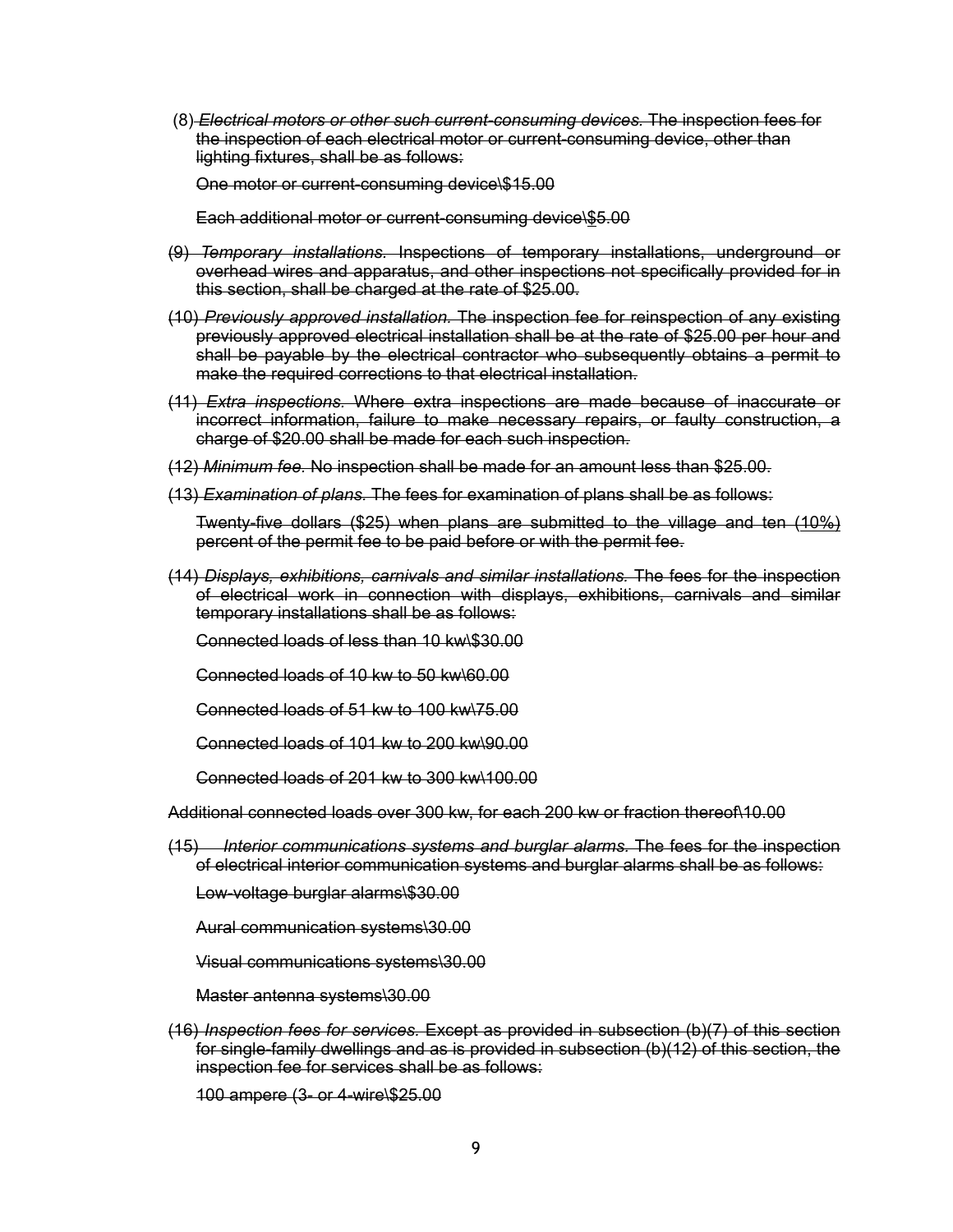101 to 200 ampere (3- or 4-wire)\30.00

201 to 300 ampere (3- or 4-wire)\35.00

301 to 400 ampere (3- or 4-wire)\50.00

401 to 600 ampere (3- or 4-wire)\60.00

601 to 800 ampere (3- or 4-wire)\68.00

801 to 1,000 ampere (3- or 4-wire)\75.00

Fees for service in excess of 1,000-ampere shall be computed on the basis of the rating of the service disconnects installed, prorated according to the schedule above, and shall include feeders, risers and all wiring and equipment up to the branch circuit distribution panels or control centers.

Fees for the inspection of vaults shall be \$30.00 for each vault.

- (17) *Original installation of street lighting equipment.* Inspection fees for the original installation of street lighting equipment shall be \$30.00, plus \$5.50 for each lamppost.
- (18) *Signs and billboards.*

a. Basic fee ..... \$25.00

Plus:

b. Per square foot ..... 0.25

(19) *Electrical signs.*

a. Basic fee ..... 25.00

Plus:

b. Per square foot ..... 0.25

(20) *Marquees.*

a. Basic fee ..... 50.00

Plus:

b. Per square foot of horizontal projection ..... 0.50

c. Bond as applicable.

(21) *Other.* All other structures not mentioned in this subsection (b) ..... 30.00

**……………………………………………………………………………………………………………….** 

#### **Sec. 18-183. - Permit fees.**

In the case of permits for installation of heating, ventilating, air conditioning units and refrigeration systems the fee for the permit required shall be as follows: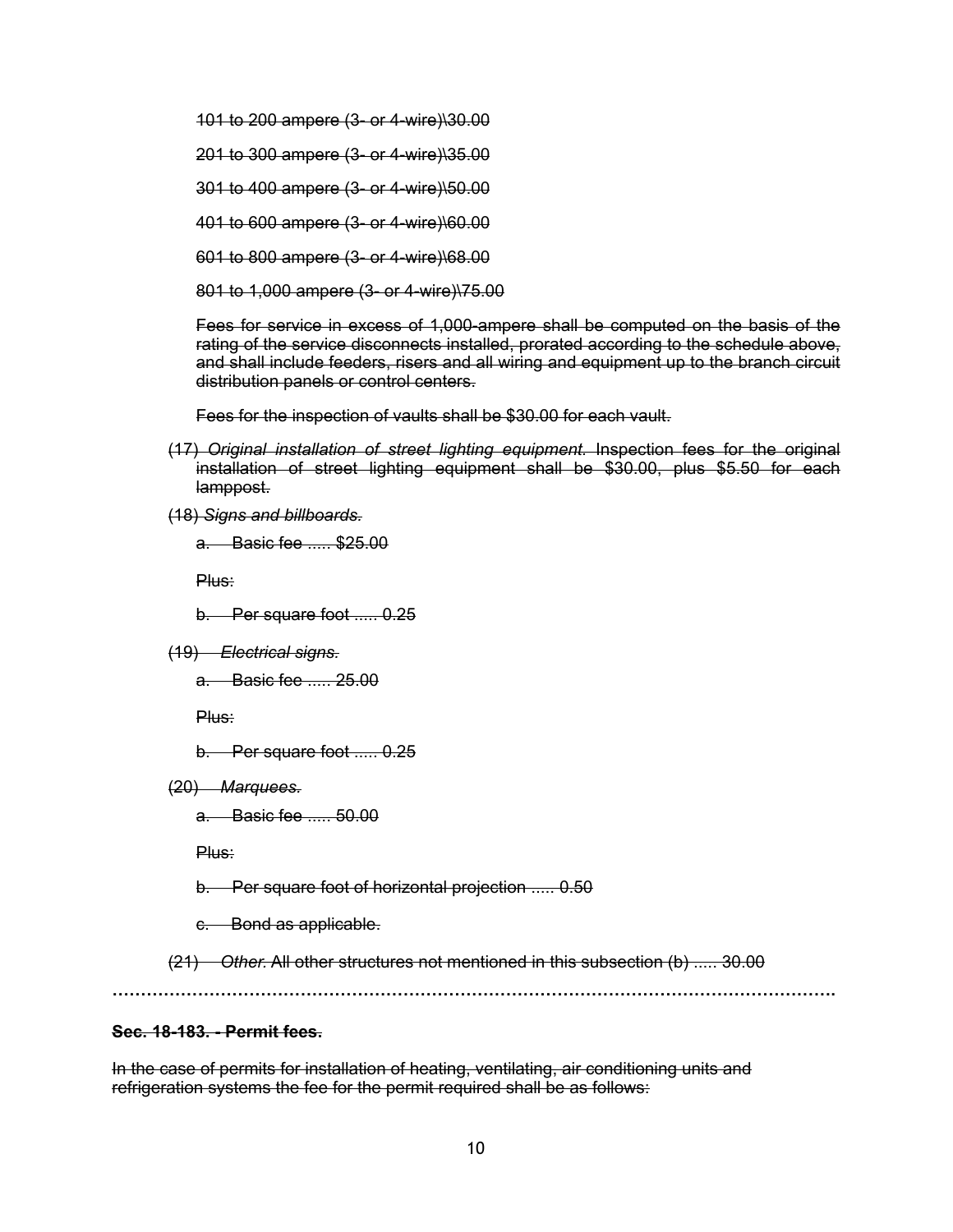(1) *Heating.*

a. Warm air furnaces, each ..... \$42.00

Plus an additional charge of \$1.50 for every 10,000 Btu's (British thermal units)

b. High pressure boilers, each ..... 75.00

Plus an additional charge of \$1.50 for every 10,000 Btu's

c. Low-pressure boilers, unfired pressure vessels ..... 42.00

Plus an additional charge of \$1.50 for every 10,000 Btu's

d. Heat pump ..... 50.00

Plus an additional charge of \$1.50 for every 10,000 Btu's

- e. Freestanding stoves and fireplaces ..... 42.00
- (2) *Air conditioning (central).*
- a. Basic fee ..... 30.00

Plus:

- b. Per ton or fraction ..... 6.00
- (3) *Ventilating systems, mechanical.*
- a. 3,000 CFM ..... 30.00

Plus:

b. 1,000 CFM additional ..... 5.00

Capacity is calculated as sum of supply and exhaust.

#### (4) *Refrigeration systems.*

*Pounds of Refrigerant*

|     |                                              |                                       | More Than  | Less Than |          |
|-----|----------------------------------------------|---------------------------------------|------------|-----------|----------|
| (4) | Commercial and<br><b>Industrial Systems:</b> |                                       |            |           |          |
|     | $\mathbf{a}$                                 | Class A                               | 4,000      |           | \$75.00  |
|     | b.                                           | Class B                               | 100        | 4,000     | $-55.00$ |
|     | $\epsilon$ .                                 | Class <sub>C</sub>                    | 20         | 400       | $-45.00$ |
|     | d.                                           | Class D                               | $\epsilon$ | 20        | $-40.00$ |
|     | e <sub>r</sub>                               | Class E                               | $\theta$   | $\theta$  | $-35.00$ |
| (2) |                                              | Single-unit systems with 1/4 hp motor | θ          | $\theta$  | $-35.00$ |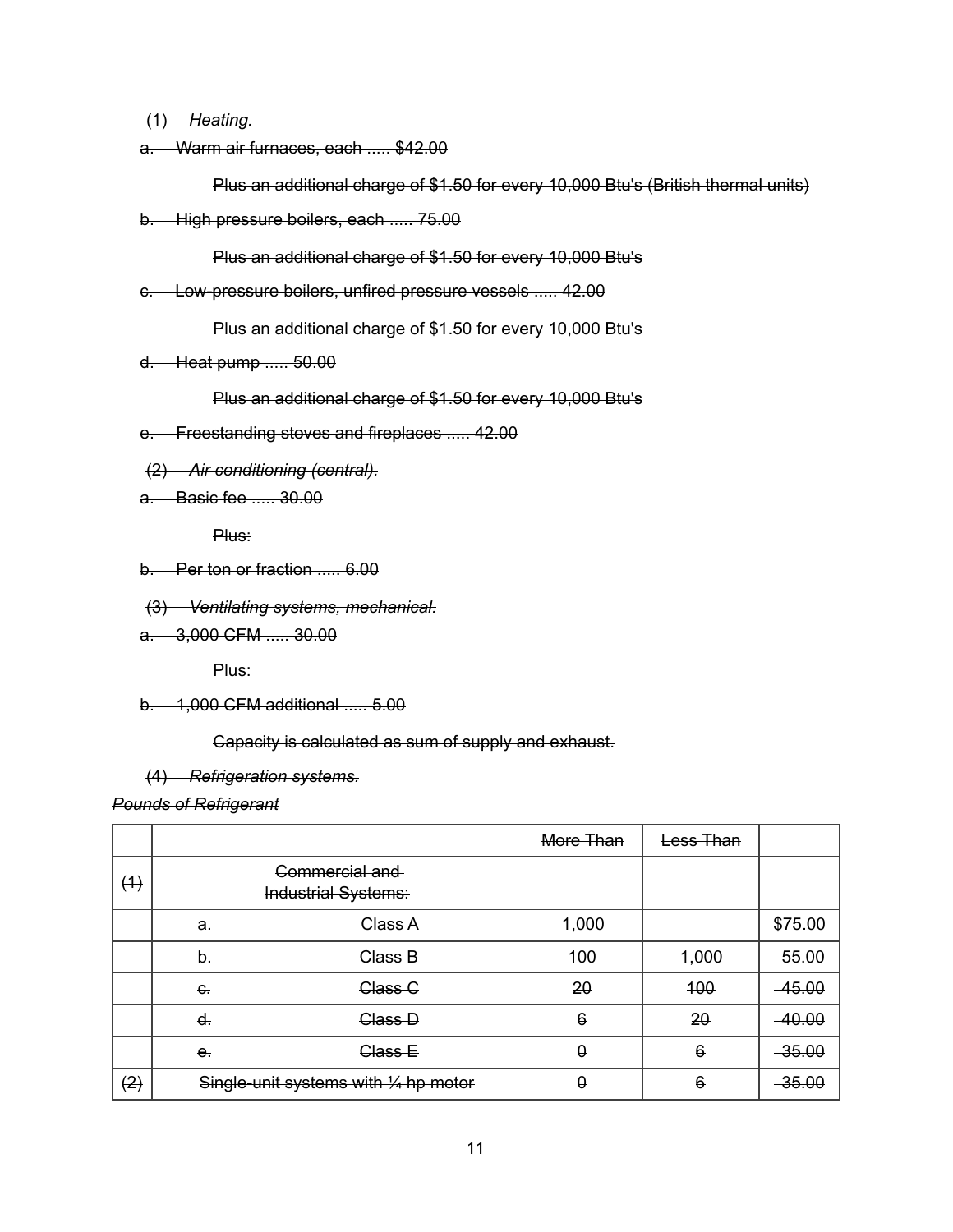|  | Remote systems with $\frac{1}{4}$ hp motor |  |  |  |
|--|--------------------------------------------|--|--|--|
|--|--------------------------------------------|--|--|--|

The provisions of subsection (4) of this section shall not apply to single-family dwellings nor to any multiple dwellings having not more than three apartments.

(Code 1981, § 6-53)

**……………………………………………………………………………………………………………….** 

#### **Sec. 18-223. - Permit fees.**

(a) *New construction.*

(1) Basic fee ..... \$50.00

Plus one of the following:

(2) Per each fixture opening: ..... 7.00

a. Plumbing ..... 8.00

- b. Gas (not to include heating plants or water heaters) ..... 8.00
- (3) Lawn sprinkler systems ..... 35.00
- (4) Water softeners ..... 10.00
- (5) Bond, as applicable
- (b) *Replacement of fixtures.*
	- (1) Basic fee ..... 15.00

Plus one of the following:

- (2) Per fixture ..... 7.00
- (3) Domestic water heater ..... 15.00
- (4) Commercial water heater ..... 40.00
- (5) Bond, as applicable
- (c) *Alterations and repairs.*
	- (1) Basic fee ..... 20.00

Plus one of the following:

- (2) Underground repairs on private property:
	- a. Water service ..... 20.00

b. Storm or sanitary sewer ..... 20.00

- (3) Piping alterations ..... 15.00
- (4) New water service ..... 30.00
- (5) Addition of fixtures (each) ..... 8.00
- (6) Bond, as applicable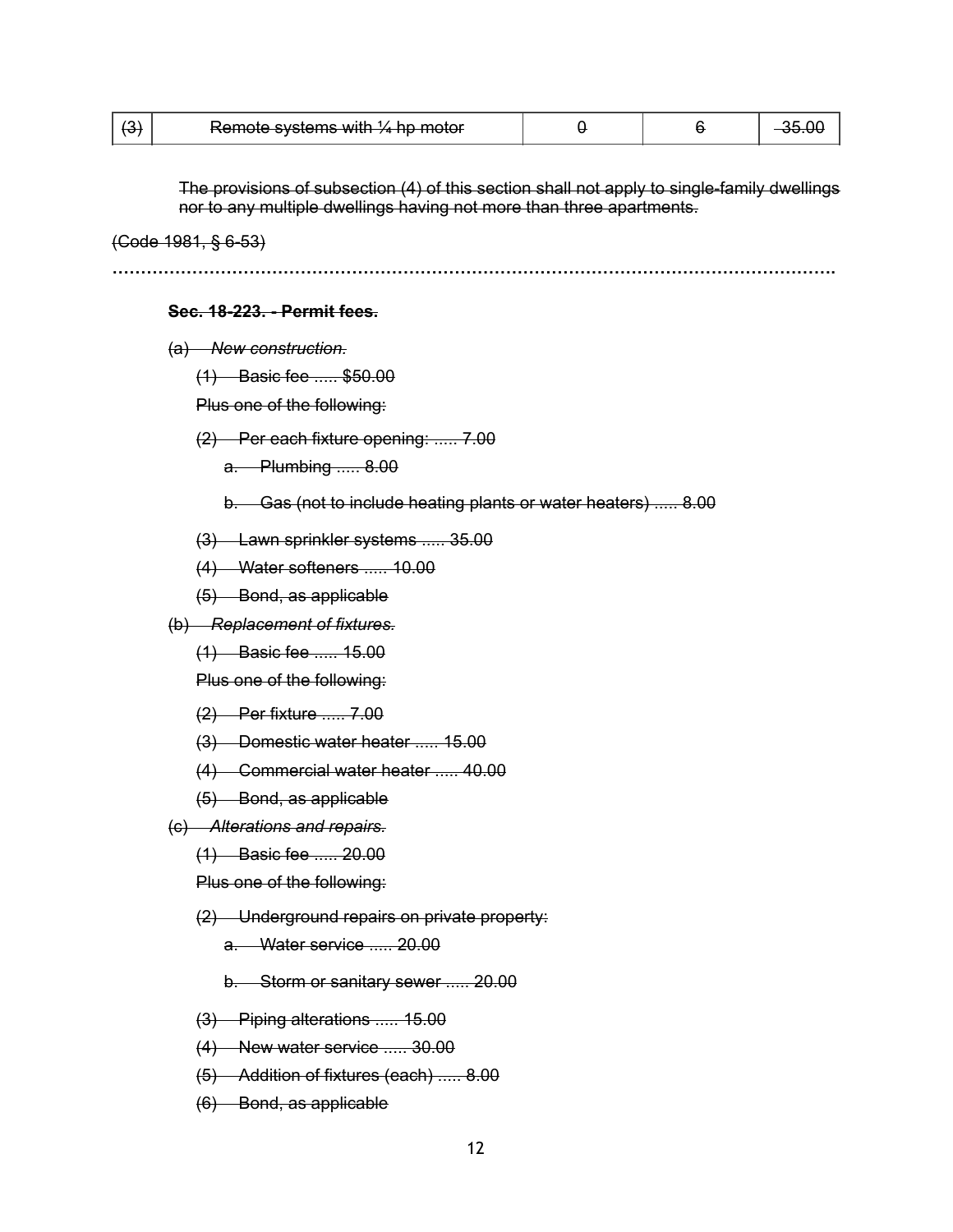(d) *Plans examination.* The fee for the examination of the plans shall be as follows: \$25.00 when plans are submitted to the village and ten percent of the permit fee, to be paid before or with the permit fee.

**……………………………………………………………………………………………………………….** 

# **Section 18.322. – Permit to Erect.**

A person who wishes to erect a fence in the village must first apply to the designated village official for a permit therefor. The permit shall be issued upon payment of not less than a \$2550.00 fee, (see fee schedule) to the village and upon the building inspector's approval of the plans, specifications, sketches or statements of the applicant concerning the height, location, design and construction of the proposed fence.

**……………………………………………………………………………………………………………….** 

# **Section 70-41. - Permit required; fee.**

- (a) A container permit shall be valid for ten days and is renewable. A container permit is required for all such obstructions, whether placed on public or private property. The permit must be obtained by the owner or authorized agent of the owner of the property where the dumpster, foldable dumpster, or container will be placed or utilized.
- (b) The container permit fee shall be \$50.00 for the first 10 days, unless extended for an additional 7 days. Only one 7-day extension is allowed without the requirement of a payment of an additional fee. Any additional extensions would require an additional \$50 permit.
	- (c) The service providing the dumpster, foldable dumpster, or container must have a current business license with the village in order for the village to issue a container permit.

#### **SECTION 3.1. OTHER ACTIONS AUTHORIZED.**

The officers, employees and/or agents of the Village shall take all action necessary or reasonably required to carry out, give effect to and consummate the amendments contemplated by this Ordinance and shall take all action necessary in conformity therewith. The officers, employees and/or agents of the Village are specifically authorized and directed to draft and disseminate any and all necessary forms or notices to be utilized in connection with the intent of this Ordinance.

#### **ARTICLE III. HEADINGS, SAVINGS CLAUSES, PUBLICATION, EFFECTIVE DATE**

# **SECTION 4. HEADINGS.**

The headings of the articles, sections, paragraphs and subparagraphs of this Ordinance are inserted solely for the convenience of reference and form no substantive part of this Ordinance nor should they be used in any interpretation or construction of any substantive provision of this Ordinance.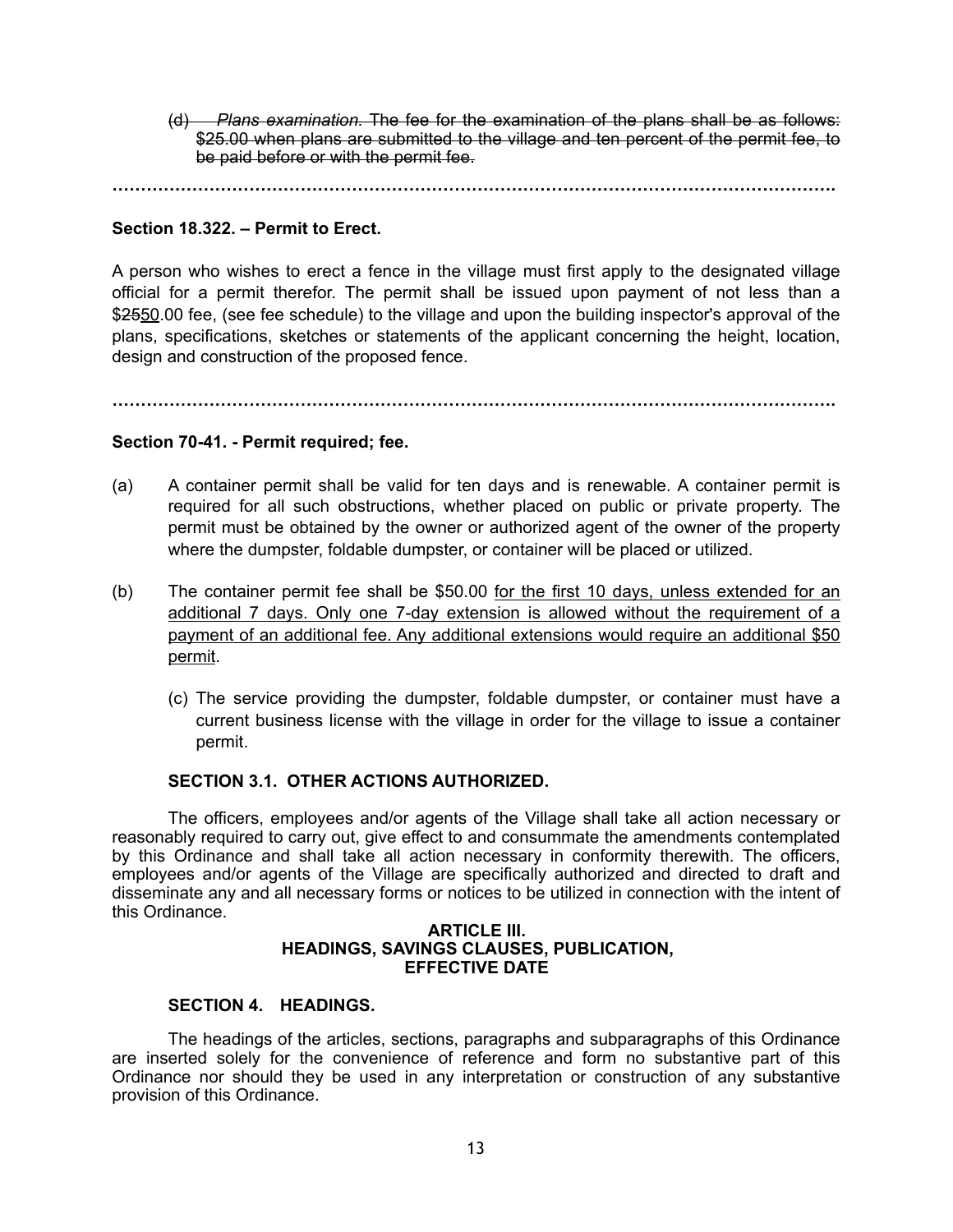#### **SECTION 5. SEVERABILITY.**

The provisions of this Ordinance are hereby declared to be severable and should any provision of this Ordinance be determined to be in conflict with any law, statute or regulation by a court of competent jurisdiction, said provision shall be excluded and deemed inoperative, unenforceable and as though not provided for herein and all other provisions shall remain unaffected, unimpaired, valid and in full force and effect.

#### **SECTION 6. SUPERSEDER.**

All code provisions, ordinances, resolutions, rules and orders, or parts thereof, in conflict herewith are, to the extent of such conflict, hereby superseded.

#### **SECTION 7. PUBLICATION.**

A full, true and complete copy of this Ordinance shall be published in pamphlet form or in a newspaper published and of general circulation within the Village as provided by the Illinois Municipal Code, as amended.

#### **SECTION 8. EFFECTIVE DATE.**

This Ordinance shall be effective immediately its passage, approval and publication in accordance with applicable law.

(THE REMINDER OF THIS PAGE INTENTIONALLY LEFT BLANK)